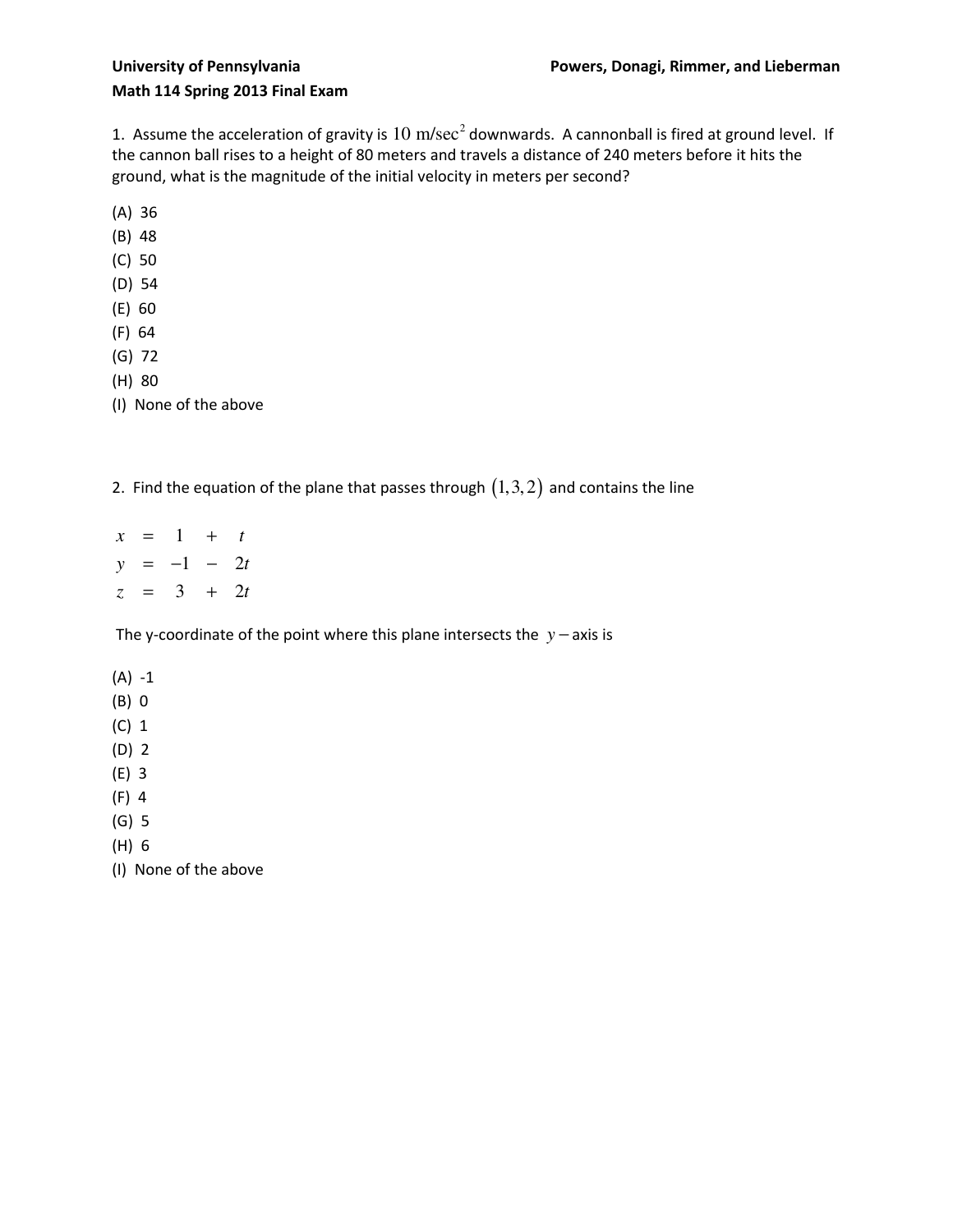3. Find the curvature for 
$$
\mathbf{r}(t) = \langle -t, -\ln(\cos t), 0 \rangle
$$
 at  $t = \frac{\pi}{4}$ .

(A) 1  
\n(B) 
$$
\sqrt{2}
$$
  
\n(C) 2  
\n(D)  $2\sqrt{2}$   
\n(E)  $\frac{\sqrt{2}}{2}$   
\n(F)  $\frac{\sqrt{3}}{2}$   
\n(G)  $3\sqrt{2}$   
\n(H)  $\frac{\sqrt{2}}{3}$ 

- (I) None of the above
- 4. Find the arclength of the vector function

$$
\mathbf{r}(t) = 3\cos t \mathbf{i} + 3\sin t \mathbf{j} + 2t^{3/2} \mathbf{k}
$$

for  $0 \le t \le 3$ .

- (A) 12
- (B) 14
- (C) 16
- (D) 18
- (E) 20
- (F) 24
- (G) 28
- (H) 32
- (I) None of the above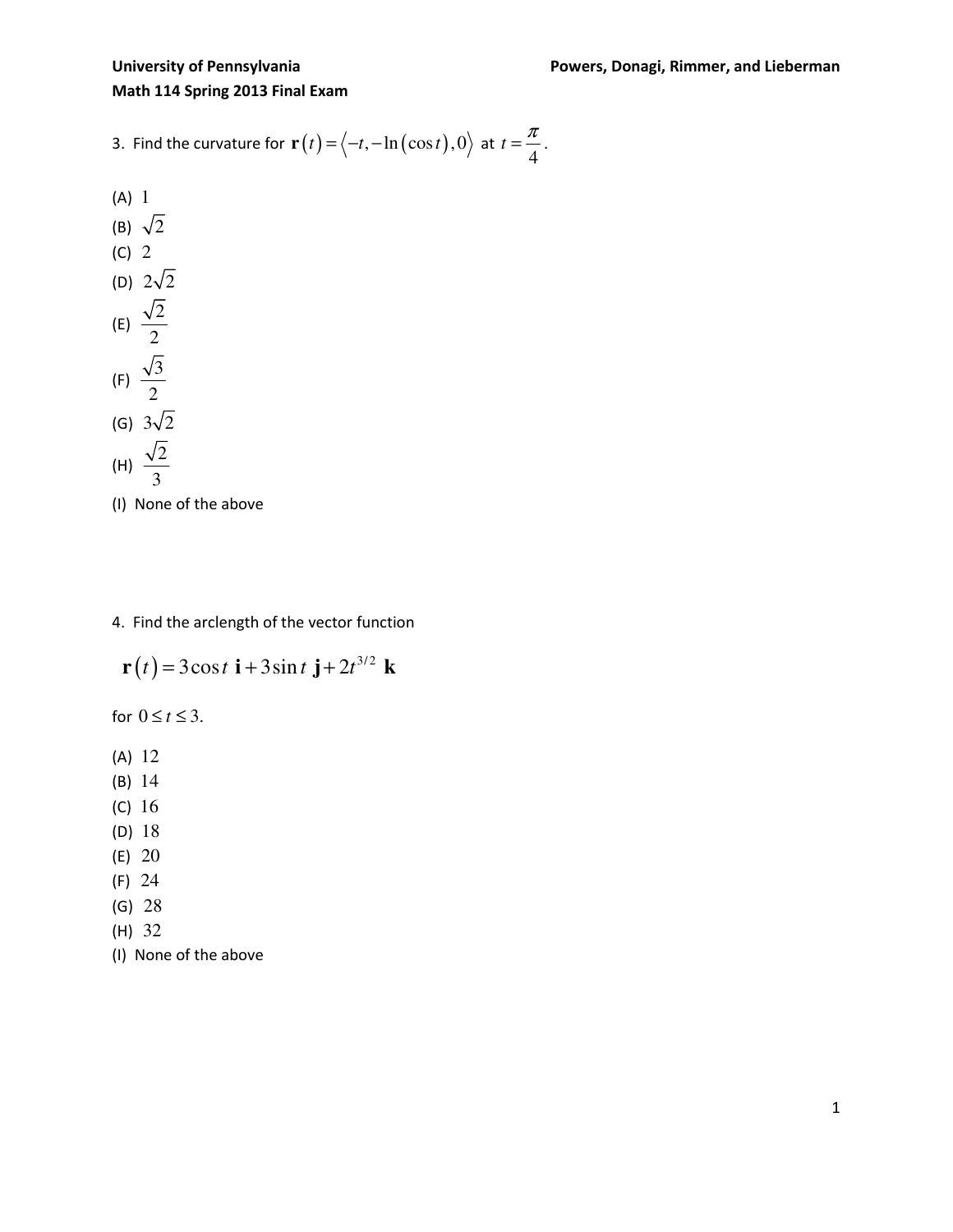5. Let

$$
\mathbf{r}(t) = \sqrt{2}\cos t \mathbf{i} + \sqrt{2}\sin t \mathbf{j} + t \mathbf{k}
$$

Using the parametric equations for the line tangent to the function at  $t = \frac{1}{\epsilon}$ , 4  $t = \frac{\pi}{4}$ , find the coordinates of the point where the tangent line intersects the *xy* − plane.

- $(A)$   $(1,1,0)$
- (B)  $(1, -1, 0)$
- (C)  $1 \frac{\pi}{4}, 1 + \frac{\pi}{4}, 0$ 4 4  $\left( \begin{array}{cc} \pi & \pi \end{array} \right)$  $\left(1-\frac{\pi}{4}, 1+\frac{\pi}{4}, 0\right)$ (D)  $1 + \frac{\pi}{4}, 1 - \frac{\pi}{4}, 0$ 4 4  $\left( \pi \pi \pi_0 \right)$  $\left(1+\frac{\pi}{4}, 1-\frac{\pi}{4}, 0\right)$ (E)  $\frac{\pi}{2} - 1, \frac{\pi}{2} + 1, 0$ 2 2  $(\pi, \pi)$  $\left(\frac{\pi}{2}-1,\frac{\pi}{2}+1,0\right)$  $(F) | 1,1,$  $\left( \begin{array}{c} 1 & \pi \end{array} \right)$  $\left(1,1,\frac{\pi}{4}\right)$
- (G)  $(0,0,0)$
- (H) The line does not intersect the  $xy$  plane.
- (I) None of the above

4

6. Let 
$$
z = x\sqrt{y} + \sqrt{x}
$$
 and  $x = 2s + t$ ,  $y = s^2 - 7t$ . Find  $\frac{\partial z}{\partial t}$  when  $s = 4$  and  $t = 1$ .

(A) 
$$
\frac{-22}{3}
$$
 (F)  $\frac{-25}{3}$   
\n(B) -7 (G) -9  
\n(C) -8 (H)  $\frac{-31}{3}$   
\n(D)  $\frac{-20}{3}$  (I) None of the above  
\n(E)  $\frac{-23}{3}$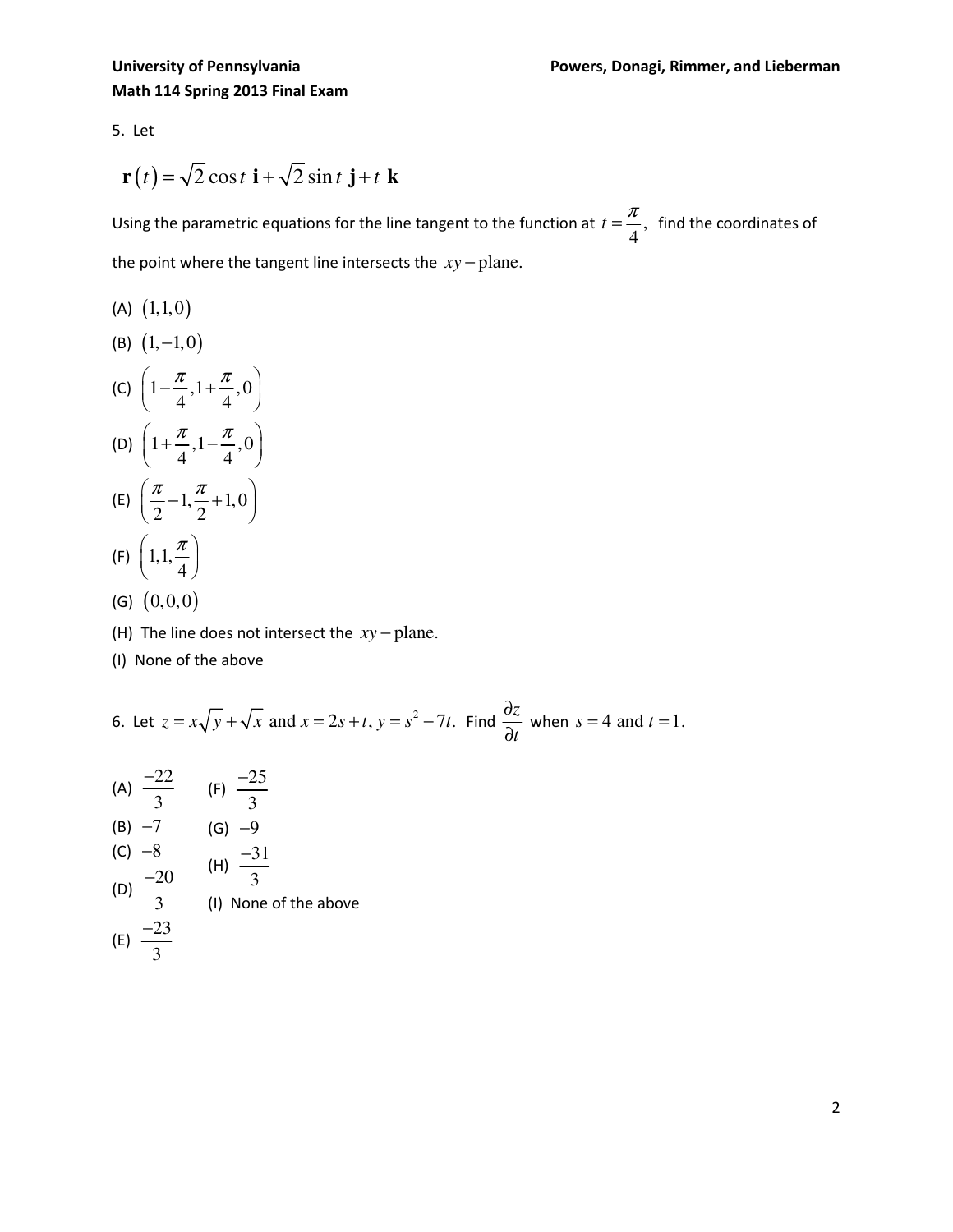7. Let

$$
f(x, y, z) = \ln(x^2 + y^2) - z^3.
$$

Using the linearization of  $f$  at  $(-1,1,1)$ , estimate the value of  $f(-0.9,1.2,1.1)$ .

$$
(A) 0
$$

- (B)  $\ln (2) + 0.7$
- (C)  $\ln(2) 1.2$
- (D)  $\ln(2) + 1.3$
- (E)  $\ln (2) + 0.5$
- (F)  $\ln(2) 1.6$
- (G) 0.3
- (H) 0.7
- (I) None of the above

8. Let  $f(x, y) = x^3 - 3xy + y^2$ . Find the local minimum of f. (A)  $\frac{3}{5}$ 2 (B)  $\frac{5}{5}$ 2 (c)  $\frac{7}{5}$ 2 (D)  $\frac{9}{7}$ 2 (E)  $\frac{25}{15}$ 16  $(F) -2$ (G)  $\frac{-27}{16}$ −

$$
\begin{array}{c} \begin{array}{c} 16 \\ \text{(H)} \end{array} \\ \frac{-3}{2} \end{array}
$$

(I) None of the above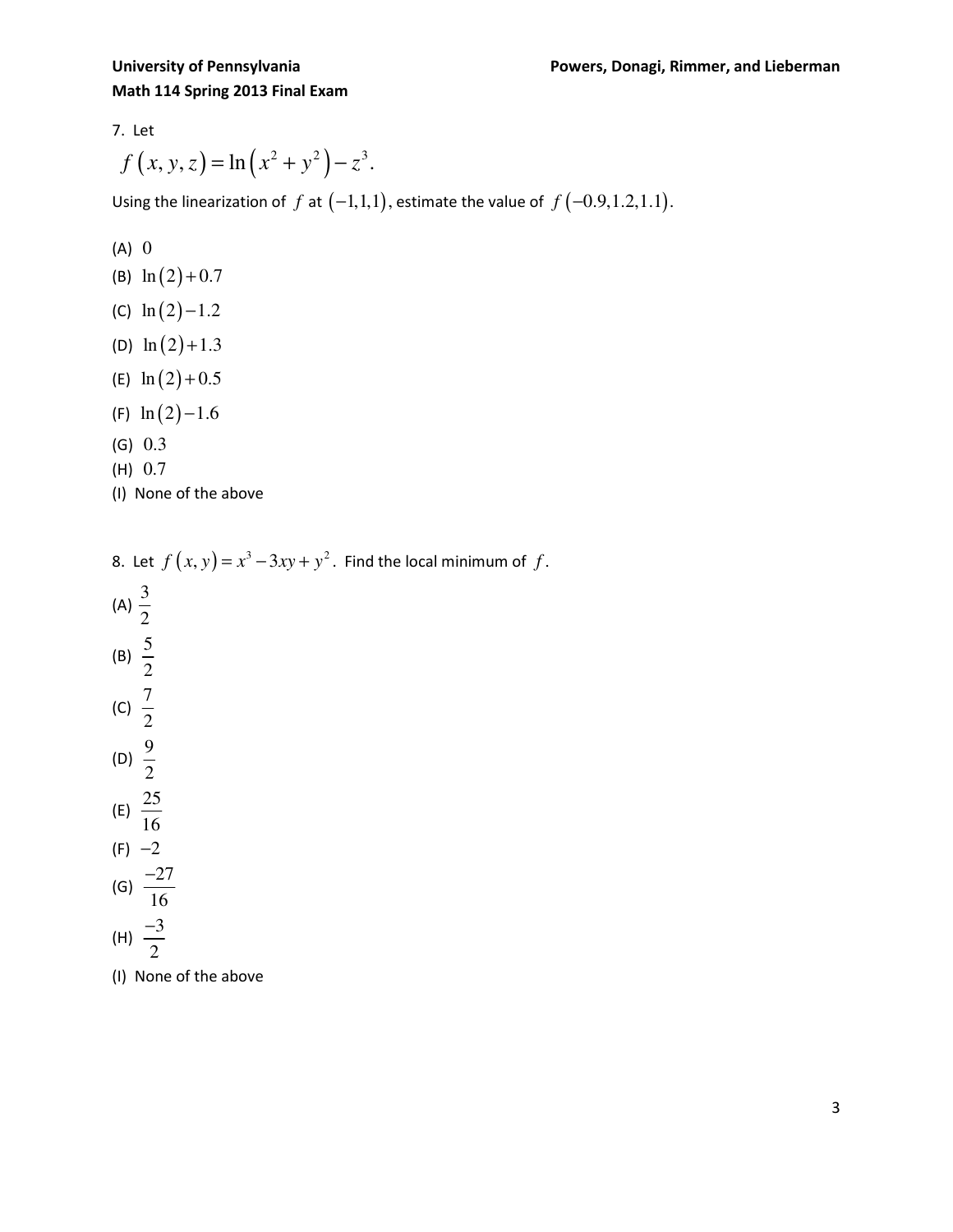9. Find the product of the maximum and minimum values of

$$
f(x, y, z) = (x-2)^2 + (y-1)^2 + (z+2)^2
$$
 on the sphere  $x^2 + y^2 + z^2 = 1$ .

(A) 0

- (B)  $\sqrt{21}$
- (C) 8
- (D) 16
- (E) 21
- (F) 64
- (G) 80
- (H) 85
- (I) None of the above

10. Compute the integral



HINT: A change of variable might help

- (A) 0 (B)  $\frac{1}{2}$ 3 (C)  $\frac{4}{9}$ 9 (D)  $\frac{2}{3}$ 3 (E)  $\frac{3}{7}$ 4 (F) 1 (G)  $\frac{5}{7}$ 4 (H)  $\frac{3}{5}$ 2
- (I) None of the above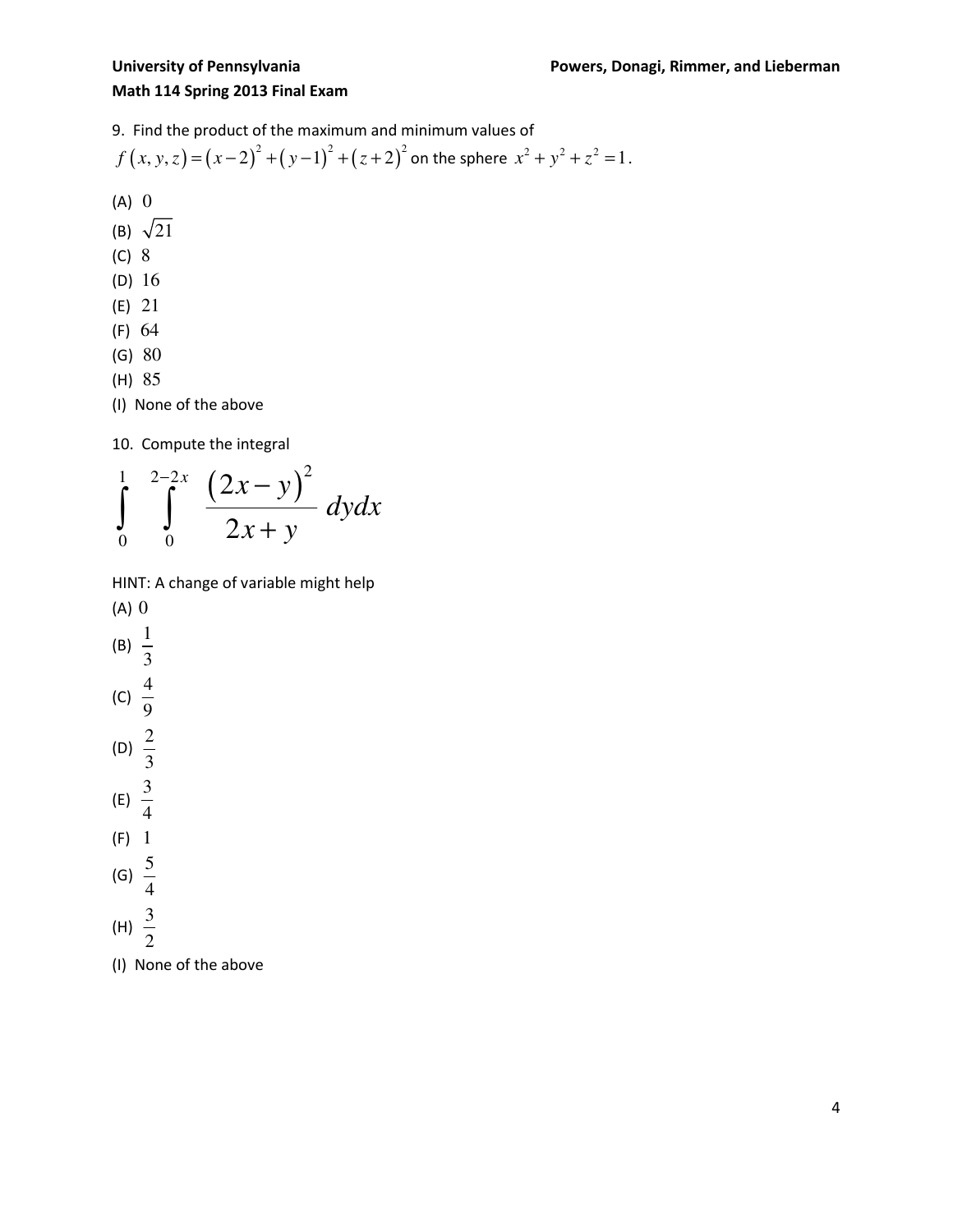11. Find the work done by the force field  $\frac{1}{2}x i - \frac{1}{2}y j + \frac{1}{4}$ 2  $2^{\degree}$  2  $4$  $\mathbf{F} = -\frac{1}{2}x\mathbf{i} - \frac{1}{2}y\mathbf{j} + \frac{1}{4}\mathbf{k}$ on a particle as it moves along the helix given by  $\mathbf{r}(t) = \cos t \mathbf{i} + \sin t \mathbf{j} + t \mathbf{k}$ from the point  $(1,0,0)$  to  $(-1,0,3\pi)$ . (A) 4  $\frac{\pi}{4}$  (F) 6 π (B) 2  $\frac{\pi}{6}$  (G)  $\frac{4}{3}$ 3 π (C)  $\frac{3}{7}$ 2 π (H)  $\pi$ (D)  $\frac{3}{4}$ 4 π (I) None of the above (E) 3  $\frac{\pi}{2}$ 

12. Consider the planar region *D* drawn below whose boundary consists of the curves  $C, C_1, C_2$ , and  $C_3$ , oriented as shown. Suppose that  $\mathbf{F}(x, y)$  is a vector field whose component functions and their partial derivatives are continuous on *D* , and that

$$
\oint_{C_1} \mathbf{F} \cdot d\mathbf{r} = 1, \quad \oint_{C_2} \mathbf{F} \cdot d\mathbf{r} = -5, \quad \oint_{C_3} \mathbf{F} \cdot d\mathbf{r} = 2, \text{ and } \quad \iint_{D} \left( \frac{\partial Q}{\partial x} - \frac{\partial P}{\partial y} \right) dA = -1.
$$

Evaluate

 $\oint \mathbf{F} \cdot d\mathbf{r}$ ? *C*

Carefully justify your answer.

- $(A) -1$
- $(B)$  0
- $(C) 1$
- (D) 3
- (E) 5
- $(F) -7$
- $(G) -9$
- $(H) -11$
- (I) None of the above

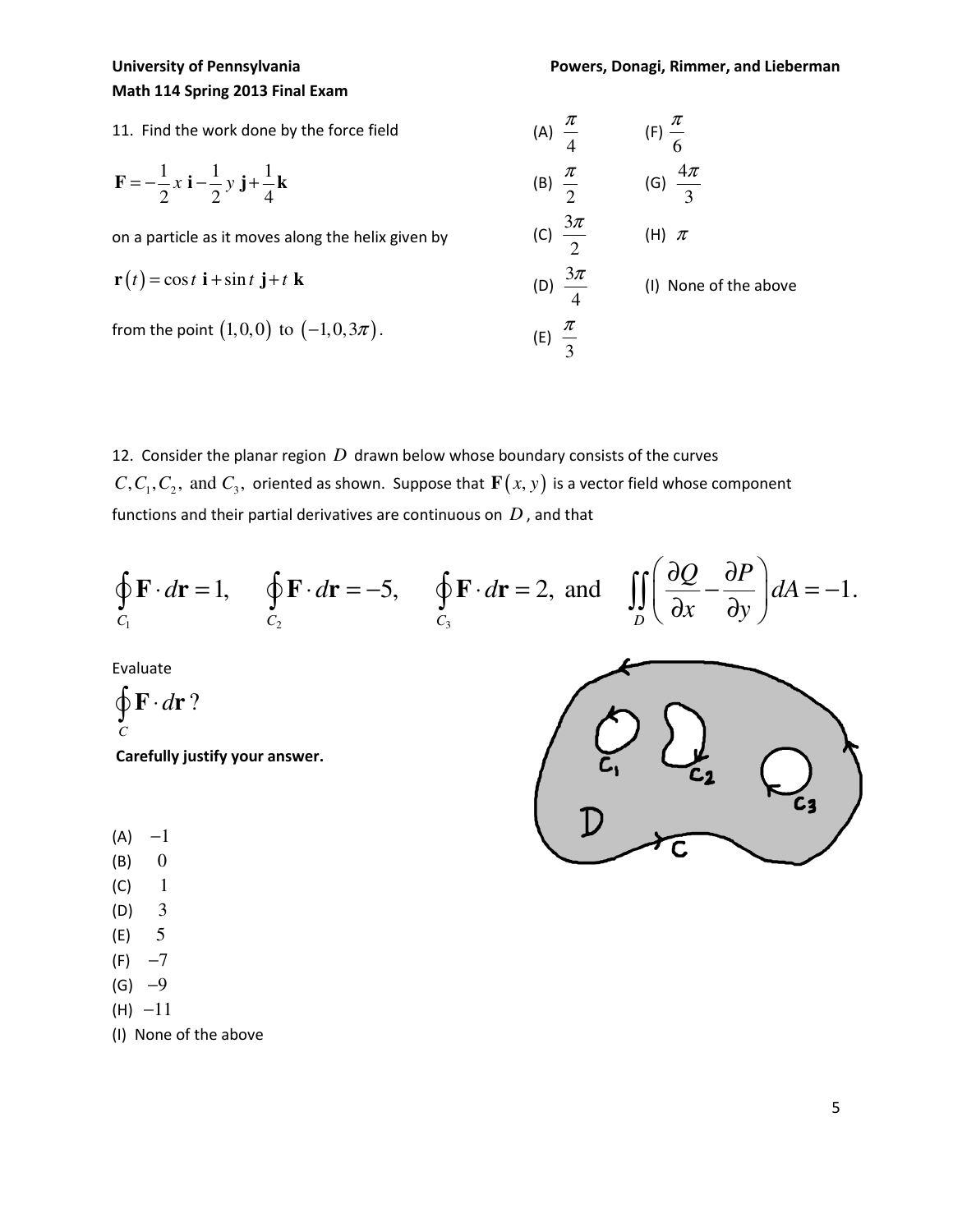13. A particle moves along the line segments from

 $(0,0,0)$  to  $(1,0,0)$  to  $(1,5,1)$  to  $(0,5,1)$  and back to  $(0,0,0)$ 

under the influence of the vector field

$$
\mathbf{F}(x, y, z) = z^2 \mathbf{i} + 3xy \mathbf{j} + 4y^2 \mathbf{k}.
$$

Find the work done.

 $(A)$  0 (B) 13 (C) 27 (D) 30 (E)  $\frac{71}{4}$ 2  $(F) \frac{73}{9}$ 2 (G)  $\frac{81}{3}$ 2 (H)  $\frac{95}{4}$ 2

(I) None of the above

14. Let *S* be the portion of the surface  $z = xy$  lying inside the cylinder  $x^2 + y^2 = 1$ . Compute the surface area *S*.

 $(A)$  0 (B) <sup>π</sup> (C) 2 π (D)  $\frac{3}{2}$ 2 π (E)  $\frac{4\pi}{2}(\sqrt{2}-1)$ 3  $\frac{\pi}{2}(\sqrt{2}-1)$ (F)  $2\pi (2\sqrt{2}-1)$ (G)  $2\pi(\sqrt{2}-1)$ (H)  $\frac{2\pi}{2} (2\sqrt{2}-1)$ 3  $\frac{\pi}{2}(2\sqrt{2}-1)$ (I) None of the above